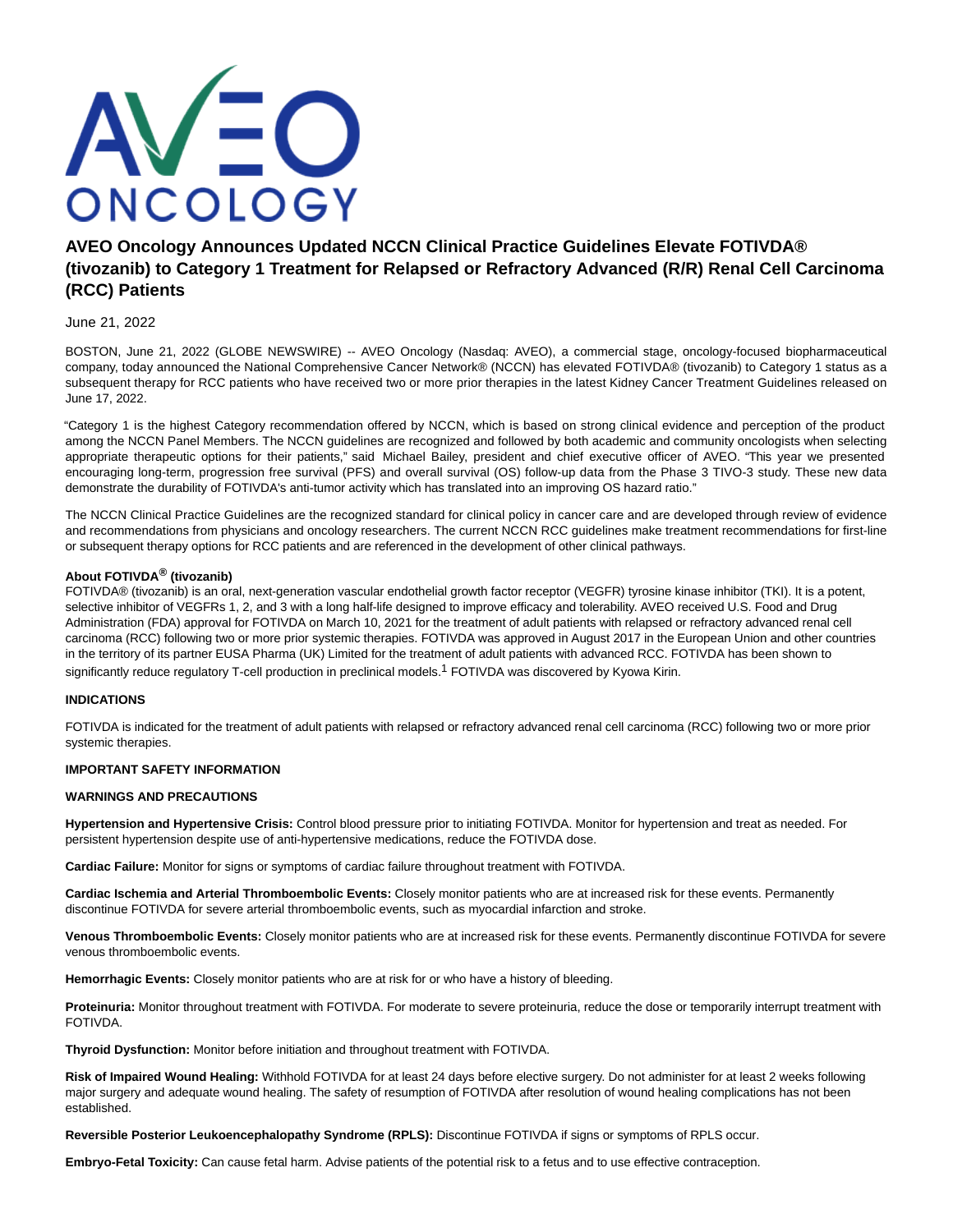**Allergic Reactions to Tartrazine:** The 0.89 mg capsule of FOTIVDA contains FD&C Yellow No.5 (tartrazine) which may cause allergic-type reactions (including bronchial asthma) in certain susceptible patients.

#### **ADVERSE REACTIONS**

The most common (≥20%) adverse reactions were fatigue, hypertension, diarrhea, decreased appetite, nausea, dysphonia, hypothyroidism, cough, and stomatitis, and the most common Grade 3 or 4 laboratory abnormalities (≥5%) were sodium decreased, lipase increased, and phosphate decreased.

#### **DRUG INTERACTIONS**

**Strong CYP3A4 Inducers:** Avoid coadministration of FOTIVDA with strong CYP3A4 inducers.

## **USE IN SPECIFIC POPULATIONS**

**Lactation:** Advise not to breastfeed.

**Females and Males of Reproductive Potential:** Can impair fertility. **Hepatic Impairment:** Adjust dosage in patients with moderate hepatic impairment. Avoid use in patients with severe hepatic impairment.

## **To report SUSPECTED ADVERSE REACTIONS, contact AVEO Pharmaceuticals, Inc. at 1-833-FOTIVDA (1-833-368-4832) or FDA at 1-800- FDA-1088 or [www.fda.gov/medwatch.](http://www.fda.gov/medwatch)**

#### **Please see FOTIVDA Full Prescribing Information which is available a[t www.FOTIVDA.com.](https://www.globenewswire.com/Tracker?data=Tjtq2ksK2xi4cDnvTAI9-nL6XCyxphhwF9gYLV8kZKeYlKHMa9BnKPGlL3Y0BrDut6cI7n2X0_R7EMlowdmdwA==)**

#### **About Advanced Renal Cell Carcinoma**

According to the American Cancer Society's 2021 statistics, renal cell carcinoma (RCC) is the most common type of kidney cancer, which is among the ten most common cancers in both men and women. Approximately 73,750 new cases of kidney cancer will be diagnosed annually and about 14,830 people will die from this disease. In patients with late-stage disease, the five-year survival rate is 13%. Agents that target the vascular endothelial growth factor (VEGF) pathway have shown significant antitumor activity in RCC.<sup>2</sup> According to a 2019 publication, 50% of the approximately 10,000 patients who progress following two or more lines of therapy choose not to receive further treatment,<sup>3</sup> which may be attributable to tolerability concerns and a lack of data to support evidence-based treatment decisions in this highly relapsed or refractory patient population.

#### **About AVEO Pharmaceuticals, Inc.**

AVEO is a commercial stage, oncology focused biopharmaceutical company committed to delivering medicines that provide a better life for patients with cancer. AVEO currently markets FOTIVDA® (tivozanib) in the U.S. for the treatment of adult patients with relapsed or refractory advanced renal cell carcinoma (RCC) following two or more prior systemic therapies. AVEO continues to develop FOTIVDA in immuno-oncology and other novel targeted combinations in RCC and other indications, and has other investigational programs in clinical development. AVEO is committed to creating an environment of diversity, equity and inclusion to diversify representation within the company.

#### **Cautionary Note Regarding Forward-Looking Statements**

This press release contains forward-looking statements of AVEO within the meaning of the Private Securities Litigation Reform Act of 1995 that involve substantial risks and uncertainties. All statements, other than statements of historical fact, contained in this press release are forward-looking statements. The words "advance," "aim," "anticipate," "believe," "continue," "could," "design," "estimate," "expect," "goal," "intend," "look forward," "may," "plan," "potential," "project," "promising," "seek," "should," "strategy," "will," "would," or the negative of these terms or other similar expressions, are intended to identify forward-looking statements, although not all forward-looking statements contain these identifying words. These forward-looking statements include, among others, statements about: the potential efficacy, safety and tolerability of tivozanib, both as a stand-alone drug candidate and in combination with other therapies, in R/R RCC; the extent to which the NCCN Clinical Practice Guidelines are recognized and followed by both academic and community oncologists when selecting therapeutic options for their patients; the potential for FOTIVDA to maintain Category 1 status as a subsequent therapy for RCC patients who have received two or more prior therapies; the potential that early and consistent PFS benefit with tivozanib ultimately may be associated with a trend toward improved overall survival; AVEO's plans, strategies and execution for current and future clinical trials and preclinical studies of tivozanib; AVEO's ability to pursue regulatory strategies based on the results of clinical trials and preclinical studies of tivozanib; and the potential commercial opportunity of tivozanib and AVEO's other product candidates. AVEO has based its expectations and estimates on assumptions that may prove to be incorrect. As a result, readers are cautioned not to place undue reliance on these expectations and estimates. Actual results or events could differ materially from the plans, intentions and expectations disclosed in the forward-looking statements that AVEO makes due to a number of important factors, including risks relating to: AVEO's ability, and the ability of its licensees and collaborators, to demonstrate to the satisfaction of applicable regulatory agencies such as the FDA the safety, efficacy, and clinically meaningful benefit of tivozanib, and risks relating to the timing and costs of seeking and obtaining regulatory approvals; AVEO's dependence on third-party vendors for the development, manufacture, supply, storage and distribution of tivozanib; AVEO's ability to enter into and maintain its third party collaboration and license agreements, and its ability, and the ability of its strategic partners, to achieve development and commercialization objectives under these arrangements; AVEO's ability to maintain compliance with regulatory requirements applicable to tivozanib; AVEO's ability to obtain and maintain adequate protection for intellectual property rights relating to tivozanib; unplanned capital requirements; adverse general economic, political and industry conditions; the potential adverse effects of the COVID-19 pandemic on AVEO's business continuity, financial condition, results of operations, liquidity and ability to commercialize FOTIVDA, manufacture clinical and commercial product and timely initiate new trials or complete its ongoing clinical trials; competitive factors; and those risks discussed in the sections titled "Risk Factor Summary," "Risk Factors" and "Management's Discussion and Analysis of Financial Condition and Results of Operations—Liquidity and Capital Resources" included in AVEO's quarterly and annual reports on file with the Securities and Exchange Commission (SEC) and in other filings that AVEO makes with the SEC. The forward-looking statements in this press release represent AVEO's views as of the date of this press release, and subsequent events and developments may cause its views to change. While AVEO may elect to update these forward-looking statements at some point in the future, it specifically disclaims any obligation to do so. You should, therefore, not rely on these forward-looking statements as representing AVEO's views as of any date other than the date of this press release.

Any reference to AVEO's website address in this press release is intended to be an inactive textual reference only and not an active hyperlink.